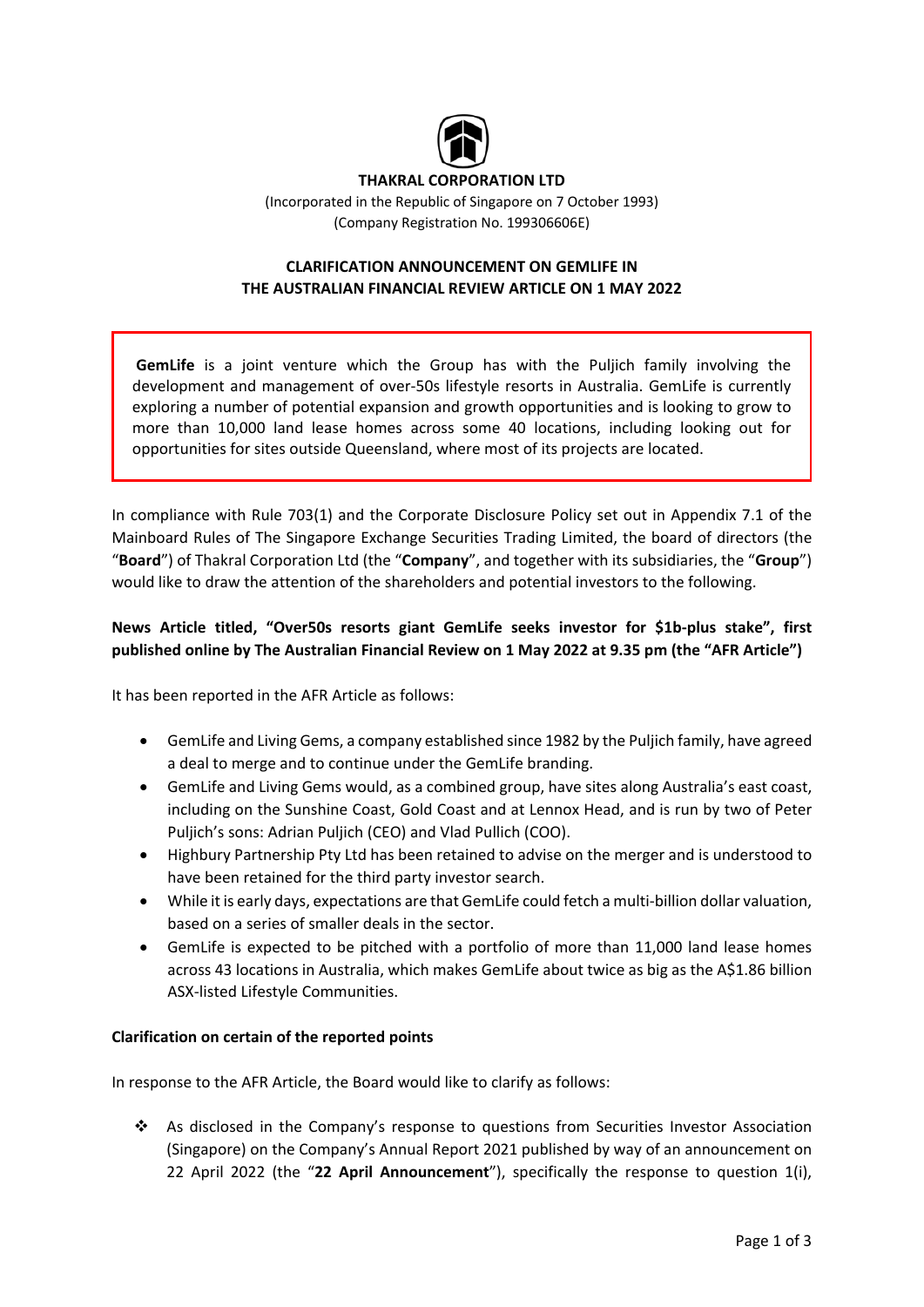GemLife is in preliminary discussions with its joint venture partner, the Puljich family on a potential M&A of their Living Gems business which when combined with GemLife will make the merged entity one of the largest over‐50s resort style living operators ‐ also described as land lease community in Australia (the "proposed Merger"). As at the date of this announcement, representatives of Thakral Capital Holdings Pte. Ltd. ("**Thakral Capital**"), a subsidiary of the Company, remain in advanced discussions and negotiations to finalise the terms of the proposed Merger. The Company will, at the appropriate juncture(s), update its shareholders by way of further announcement(s) on any material developments including the entry into any definitive agreement in relation to the proposed Merger.

- The AFR Article has stated that GemLife (as a combined GemLife‐Living Gems group) is expected to "fetch a multi-billion dollar valuation". The Board would like to clarify that the valuation of the proposed combined GemLife‐Living Gems group has not yet been finalised.
- Based on information made available by the management of Thakral Capital, GemLife is indeed seeking interest from potential investors who are looking at taking up strategic stakes in the proposed combined group. However, the Company would like to note that the value of such stakes is yet to be confirmed and the "\$1b-plus stake" referenced in the subject-title of the AFR Article is, in the Board's view, strictly indicative.

### **No decision made on the dealing of Thakral Capital's stake in GemLife**

The Board would further like to note that at this juncture, the Company is still evaluating the various options that it has in maximising the return on its investment in GemLife (held through Thakral Capital) and no firm decision has been made on how it would deal with its interest in Thakral Capital and GemLife (whether before or after the proposed Merger).

### **Further Announcements**

Further announcements will be made by the Company in relation to GemLife, the proposed Merger and any other corporate action or actions that may be proposed for maximising the Group's return on investment in Thakral Capital and its underlying assets and undertakings.

### **Forward Looking Statements**

Some of the statements in this announcement constitute "forward-looking statements" that do not directly or exclusively relate to historical facts. These forward‐looking statements reflect the Group's current intentions, plans, expectations, assumptions and beliefs about future events and are subject to risks, uncertainties and other factors, many of which are outside the Group's control. Important factors that could cause actual results to differ materially from the expectations expressed or implied in the forward‐looking statements include known and unknown risks and factors such as general economic and business conditions. Because actual results and outcome could differ materially from the Group's intentions, plans, expectations, assumptions and beliefs about the future and any negative impacts arising from these issues will affect the performance of the Group's businesses, undue reliance must not be placed on these statements.